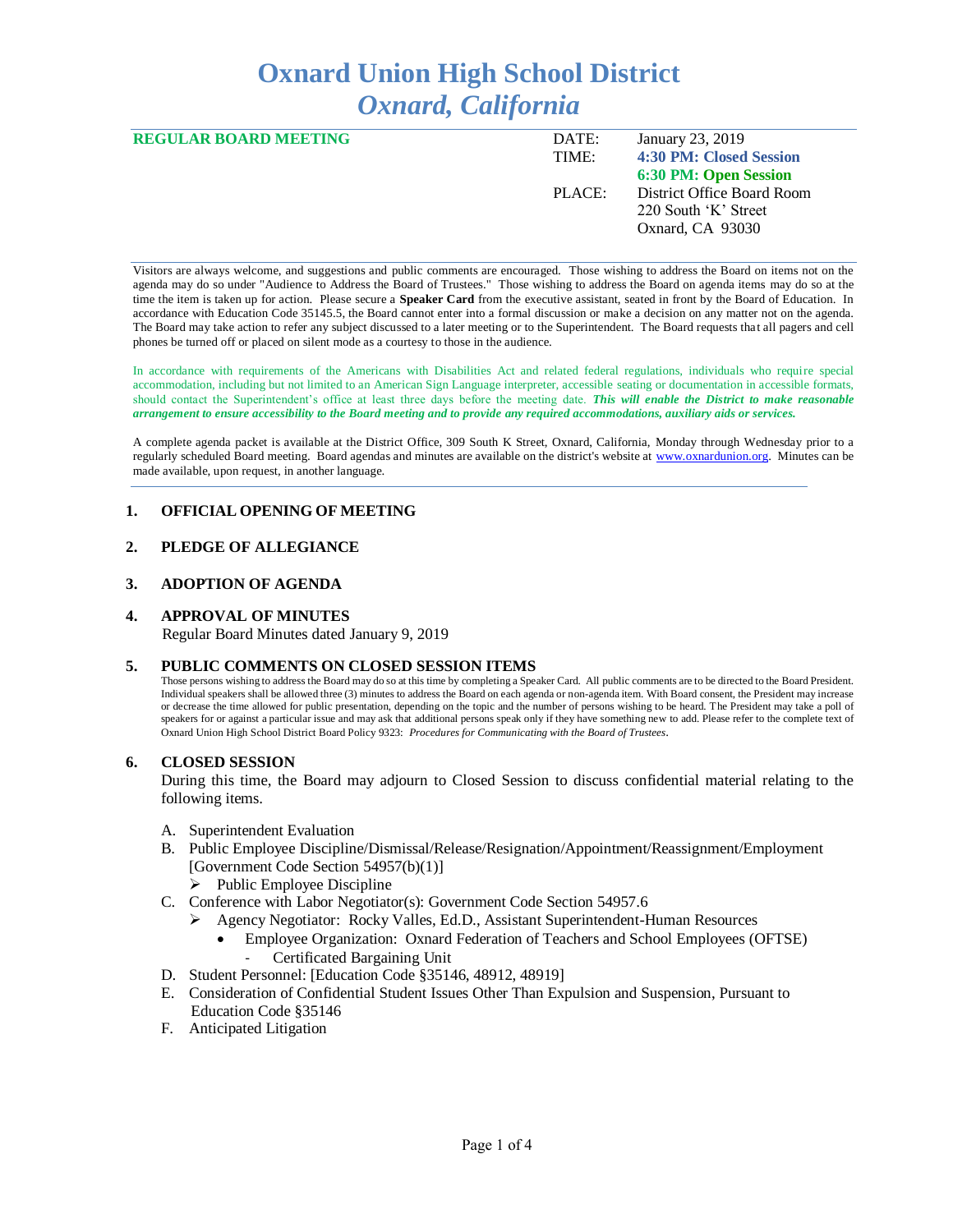Board Meeting Agenda January 23, 2019

- G. Conference with Real Property Negotiator (Govt. Code § 54956.8) PROPERTY: 50-acres of 107.25 acres located at or near 1825 Camino del Sol, Oxnard, CA (southeast corner of N. Rose Ave. and Cesar Chavez Dr.) Ventura County Assessor Parcel No. 214-0-020-595 AGENCY NEGOTIATOR: Jeff Weinstein, Assistant Superintendent Business Services and Dr. Joel Kirschenstein, Consultant Sage Realty Group Inc. NEGOTIATING PARTIES: Brian Edward Maulhardt, as Trustee of the Brian Edward Maulhardt Children's Support Trust UNDER NEGOTIATION: Price and terms of payment H. Conference with Real Property Negotiator (Govt. Code § 54956.8) PROPERTY: Multiple District-owned parcels, including: (1) Bell Ranch Property, Assessor Parcel
- No. ("APN") 156-0-180-385, Camarillo, California; (2) South of Oxnard High School, APN 183- 0-030-180; (3) District Office Campus, 220, 309, and 315 South K Street, Oxnard, CA, APNs 202- 0-010-630 & -740; (4) Hueneme Road Adult School, 527 W Hueneme Road, Oxnard, CA, APN 222-0-082-625; (5) 280 and 300 Skyway Drive, Camarillo, CA, APN 230-0-130-105; and (6) 15 Stearman Street, Camarillo, CA, APN 230-0-130-115 AGENCY NEGOTIATOR: Jeff Weinstein, Assistant Superintendent Business Services and Dr. Joel Kirschenstein, Consultant Sage Realty Group Inc. NEGOTIATING PARTIES: To be determined UNDER NEGOTIATION: Price and terms of payment.
- I. Conference with Real Property Negotiator (Govt. Code § 54956.8) PROPERTY: 7.6 Acres located 1800 Solar Drive, Oxnard, CA, Ventura County Assessor Parcel No. 213-0-070-045 AGENCY NEGOTIATOR: Jeff Weinstein, Assistant Superintendent Business Services and Dr. Joel Kirschenstein, Consultant Sage Realty Group Inc. NEGOTIATING PARTIES: Rio School District UNDER NEGOTIATION: MOU

# **7. RECONVENE IN PUBLIC: REPORT ON CLOSED SESSION ACTION**

## **8. RECOGNITION**

- ➢ Outstanding Students Award Pacifica High School
- ➢ Outstanding Teacher of America Award Randy Guzik, Pacifica High School

## **9. PUBLIC COMMENTS TO ADDRESS THE BOARD OF TRUSTEES**

Those persons wishing to address the Board may do so at this time by completing a Speaker Card. All public comments are to be directed to the Board President. Individual speakers shall be allowed three (3) minutes to address the Board on each agenda or non-agenda item. With Board consent, the President may increase or decrease the time allowed for public presentation, depending on the topic and the number of persons wishing to be heard. The President may take a poll of speakers for or against a particular issue and may ask that additional persons speak only if they have something new to add. Please refer to the complete text of<br>Oxnard Union High School District Board Policy 9323: Procedu

## **10. SUPERINTENDENT'S REPORT**

## **11. STUDENT REPRESENTATIVE TO THE BOARD – MARITZA SALCEDO**

## **12. CONSENT CALENDAR**

#### **Business Services**

- **A.** Consideration of Approval of Donations, December 5, 2018 January 14, 2019
- **B.** Consideration of Approval of Purchase Orders and Direct Pays, December 21, 2018 January 11, 2019
- **C.** Consideration of Approval of Contract Award to ReGreen, Inc. for District-Wide Lighting Replacement, RFP 580
- **D.** Consideration of Approval of Notice of Completion, Bid 572 VFD Installations, OHS & RMHS Pool Pumps by Venco Electric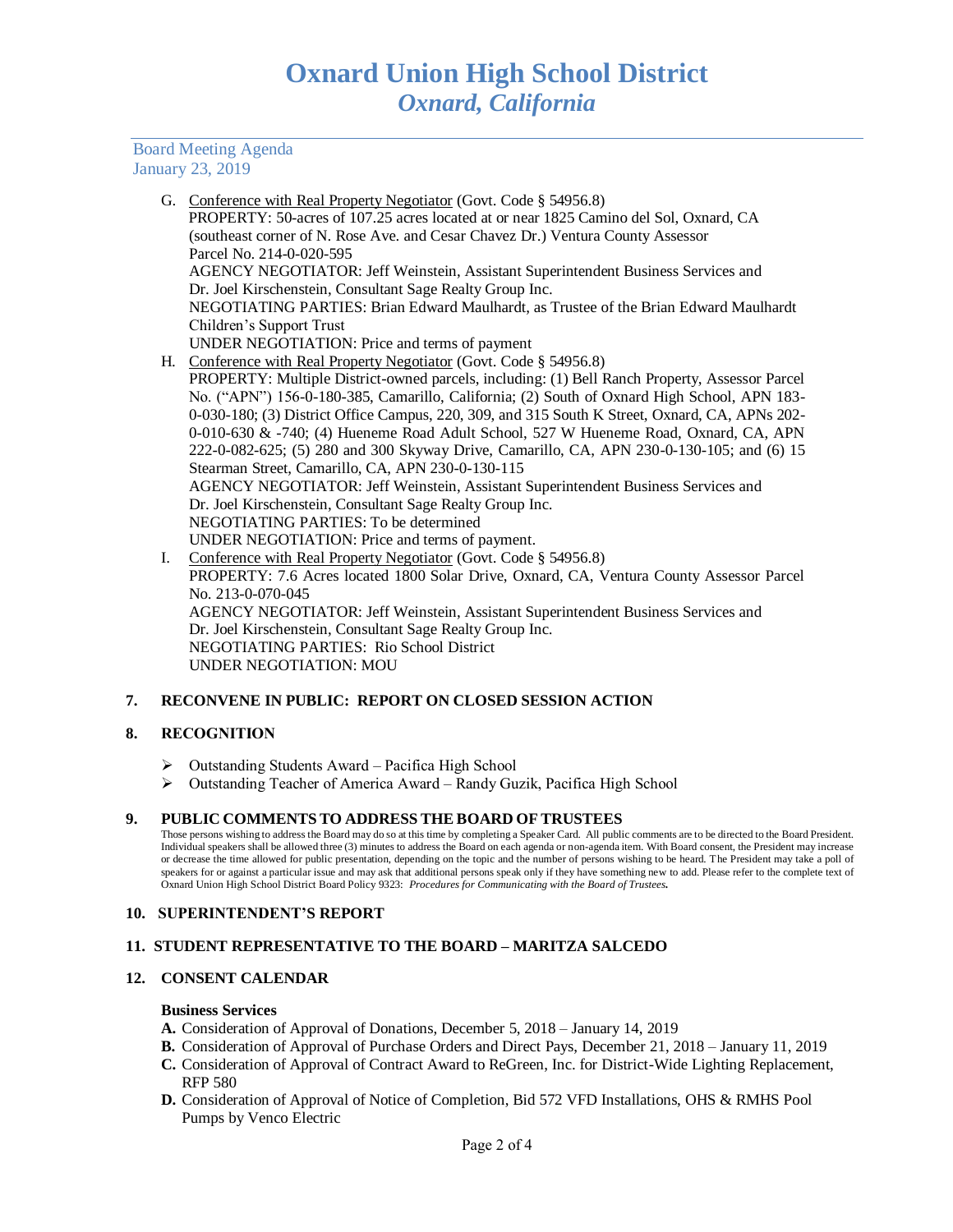## Board Meeting Agenda January 23, 2019

- **E.** Consideration of Approval of Notice of Completion, Bid 570 Pole Vault Relocation ACHS by California Electric Company
- **F.** Consideration of Approval of District Wide Handheld Radio Upgrade
- **G.** Consideration of Approval of ACHS Swimming Pool Repairs by Sea Clear Pools
- **H.** Consideration of Approval of Purchase of Bonfire Interactive, Ltd. Software for Public Bids/Proposals Processing

# **Educational Services**

- **I.** Consideration of Approval of Non -Public Schools (NPS) Placements, According to the students' IEP Teams and the Director of Special Education
- **J.** Consideration of Approval of Out of State Field Trip Channel Islands High School, Boys Volleyball to Las Vegas, NV April 14-17, 2019, Spring Break Volleyball Tournament
- **K.** Consideration of Approval of Quarterly Report on Williams Uniform Complaints for 2nd Quarter, October 1, 2018-December 31, 2018
- **L.** Consideration of Approval of Stipulated Student Expulsions by Agreement of the School Principal, the Student, and the Students' Parent/Guardian, as per Board Policy 5144, Section 22
- **M.** Consideration of Approval of a Hearing Panel's Recommendation to Expel a Student as per Board Policy 5144 and Education Code 48918

## **Human Resources**

- **N.** Consideration of Approval of Personnel Items
- **O.** Consideration of Approval to Hire a Clerical Assistant II for Pacifica High School

# **Board Policies**

- **P.** Consideration of Revision of Oxnard Union High School District Board Bylaw 9125: *Attorney* [Second Reading]
- **Q.** Consideration of Revision of Oxnard Union High School District Board Bylaw 9130: *Board Committees* [First Reading]
- **R.** Consideration of Adoption of Board Policy 4033: *Lactation Accommodation* [First Reading]

# **13. ACTION ITEMS**

# **Business Services**

- **A.** Consideration of Revision of Job Description: *Maintenance Electrician II* [First Reading]
- **B.** Consideration of Revision of Job Description: *Lead Custodian* [First Reading]
- **C.** Consideration of Revision of Job Description: *Custodian* [First Reading]

## **Educational Services**

- **D.** Consideration of Adoption of Resolution #19-02 Proclaiming February 4-8, 2019 as National School Counseling Week
- **E.** Consideration of Adoption of Resolution #19-03 Proclaiming the Month of February as Black History Month
- **F.** Consideration of Approval of Receipt of Charter School Petition from ACE Charter High School

## **Human Resources**

- **G.** Consideration of Ratification of the 2018-2021 Certificated Unit Agreement between Oxnard Union High School District and Oxnard Federation of Teachers and School Employees
- **H.** Consideration of Adoption of Resolution No. 19-04, Authority for the Board of Trustees to Retroactively Provide Compensation for Represented, Unrepresented, and Management Employees After July 1, 2018
- **I.** Consideration of Approval of Request for a Waiver Pursuant to Education Code §44260.4 Course Work Requirement for Designated Subjects Credential in Driver's Education and Training for LaDonna Ramos, Driver Education, Grades 9-12 Employment on the Basis of a Credential Waiver